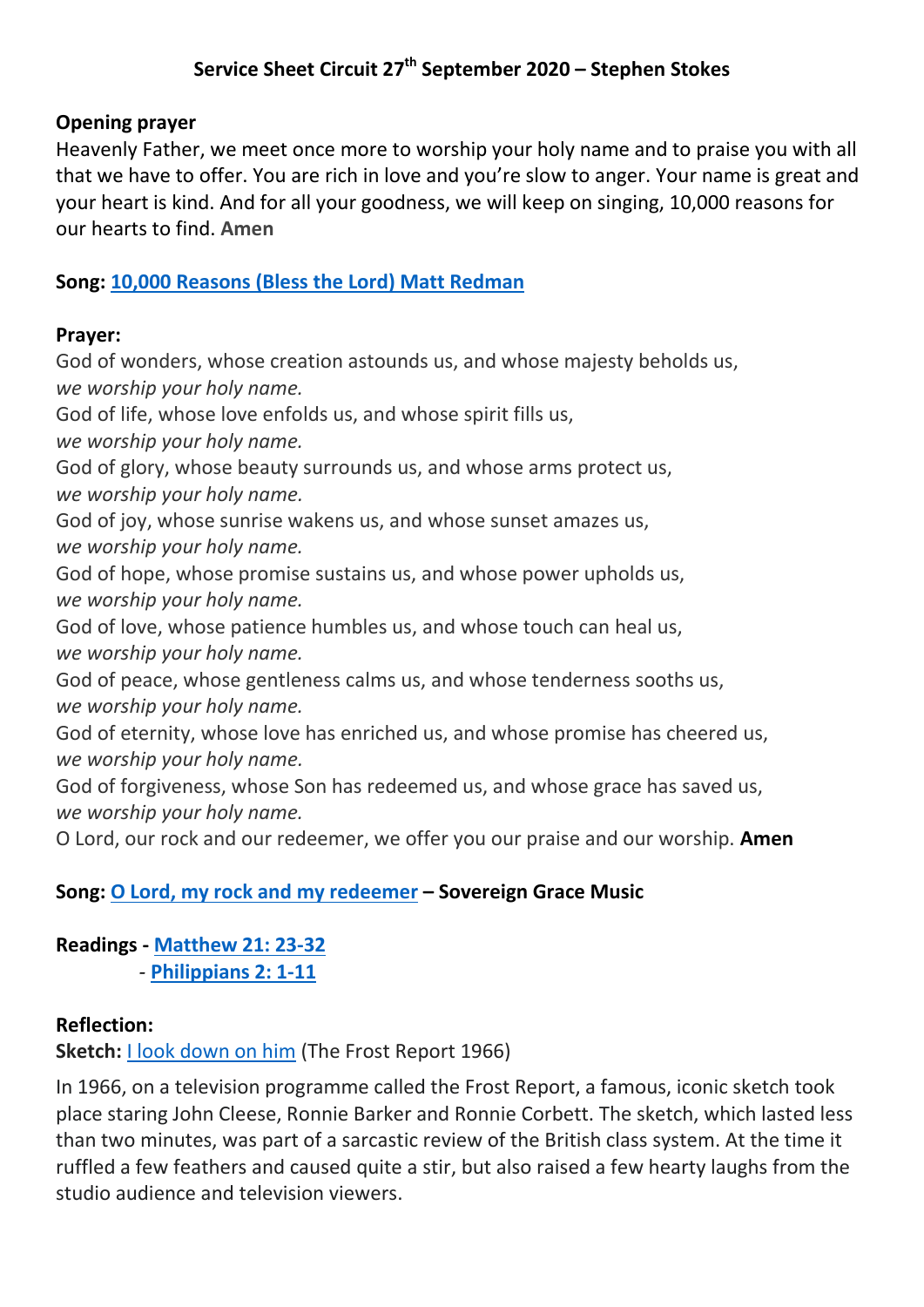John Cleese, tall and upright in appearance and demeanour, represented the upper class; Ronnie Barker, of average height, represented the middle class, and Ronnie Corbett, short in stature, represented the working class. Each in turn described their social advantages and disadvantages, and contrasted them with their neighbours, an effect highlighted by the actors' relative heights, as they looked either downwards or upwards as they addressed one another.

And in the sketch, John Cleese clearly displayed his authority over his two colleagues, whilst Ronnie Barker was keen to express his superiority over little Ronnie Corbett, who could only say, "I know my place".

However, it was Ronnie Corbett who put the other two in their place when he said to them, "whilst I'm poor; I'm also honest, industrious and trustworthy, and if I had the inclination, I could look down on them, but I don't". He even had the final say on the subject when his much-maligned character looked up at the other two and said, with a straight face, "I get a pain in the back of my neck".

In our gospel reading this morning the Scribes and the Pharisees are clearly "a pain in the neck" for Jesus, as they try to flex their muscles and exert their so-called authority over him. Jesus was clearly a threat to their power and high stature in the community and they needed to put him in his place. Nonetheless, they hadn't bargained for the quick and clever response of this popular wayside preacher and prophet, not to mention, the promised Son of God.

Putting everything into context, Jesus had just had a rapturous welcome from the locals as he entered through the gates of Jerusalem on a humble donkey. He had been in the temple, overturned the tables of the money changers and lambasted those involved for turning "a house of prayer into a den of robbers".

He had healed the blind and the lame who came to see him, cursed a fig tree for not bearing fruit, which subsequently withered and died, and he had lectured his disciples on the importance of having faith.

And it was back in the temple courts when the chief priests and the elders asked him on whose authority he was acting. Hence, the amazing response from Jesus which left his audience speechless.

By replying with a question of his own making and asking the Jewish leaders "where John's baptism had come from; heaven, or earth", they were dumbfounded, and after deliberating the consequences of their answer they simply replied, "we don't know". This put Jesus firmly in the driving seat and he responded accordingly by telling them that he too would not let on where his own authority had come from.

This then led to Jesus' parable of the two sons. One who says he will do what his father asks, but doesn't, and one who says he won't do as his father asks, but does.

Jesus then compared the chief priests and the elders to the son who said "yes", but didn't do as his father asked, and the tax collectors and the prostitutes to the son who said "no", but then changed his mind and did what was asked of him.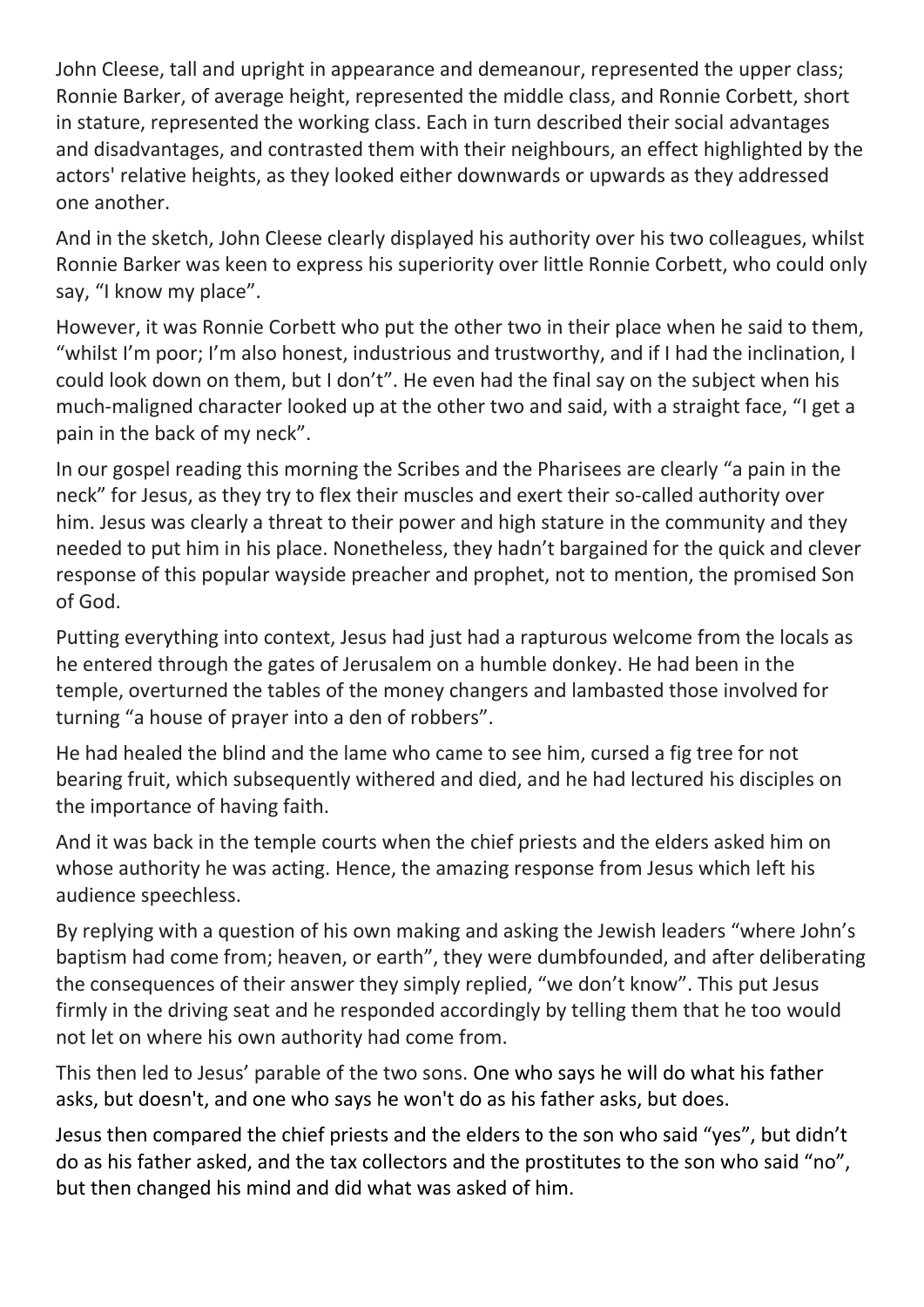This comparison is because the Jewish leaders had supposedly said "yes" to God all of their lives, but subsequently said "no" to the teachings of Jesus. Whilst, on the other hand, the "unbelieving" tax collectors and prostitutes had always said "no" to God, but after listening carefully to what Jesus had to say, had changed their answer to "yes".

So, as we reflect on this passage of scripture, which category do you and I come under? Did we, like the first son, initially say "yes" to Christ, but through our wrongful words and actions subsequently turn our back on him. Or, like the second son, did we initially say "no" to Jesus, but then as our relationship with Him progressed, did we change our answer to "yes"?

Very similar to John Cleese in the sketch, the Jewish leaders were full of their own importance and considered themselves a cut above the rest. They were convinced that they were far more important than anyone else and that other people should look up to them. They prayed on the street corners, so they could be seen by all who passed by, and they created man made laws to suit their own needs and wants.

Jesus, however, through his parable, reminded them that in actual fact they were far less important than everyone else, even those who were considered to be the lowest of the low in society.

In contrast, Jesus, the Son of God, the creator of the universe, considered himself a mere servant to everyone he met and came across. Despite his divine kingship, he was humble, meek, considerate, caring, compassionate and loving to all he met.

He owned nothing apart from the clothes he wore, and he even washed and cleansed the feet of his friends. Power, wealth and importance were not on his agenda, as he did all he could to comfort the poor, the sick, the suffering and the dying.

But, without doubt, and although he didn't always own up to the fact, his authority definitely came from his Father in heaven.

But what about us? The world we live in seems to be a world where people strive for power, wealth and importance. Political parties throughout the world constantly put each other down as they seek that one extra vote to tip the scales and put their own party in power. And how often is it that personal ambition often takes precedence over the good of the party, or the Nation that an individual person is supposedly serving?

In commerce and industry, certain employees will tread on everyone and everybody in their quest to reach the very top of their profession. You only have to watch the television series, "The Apprentice" to come to that conclusion.

In society as a whole, we still find that there is a huge divide between rich and poor, and white, black and ethnic minorities, which doesn't seem to improve from one year to the next. Even the Covid19 virus seems to affect the underprivileged and disadvantaged far more that the privileged and the wealthy.

And in our churches too, there can often be conflict between individuals and denominations, as power and authority can often take precedence over what we really are about.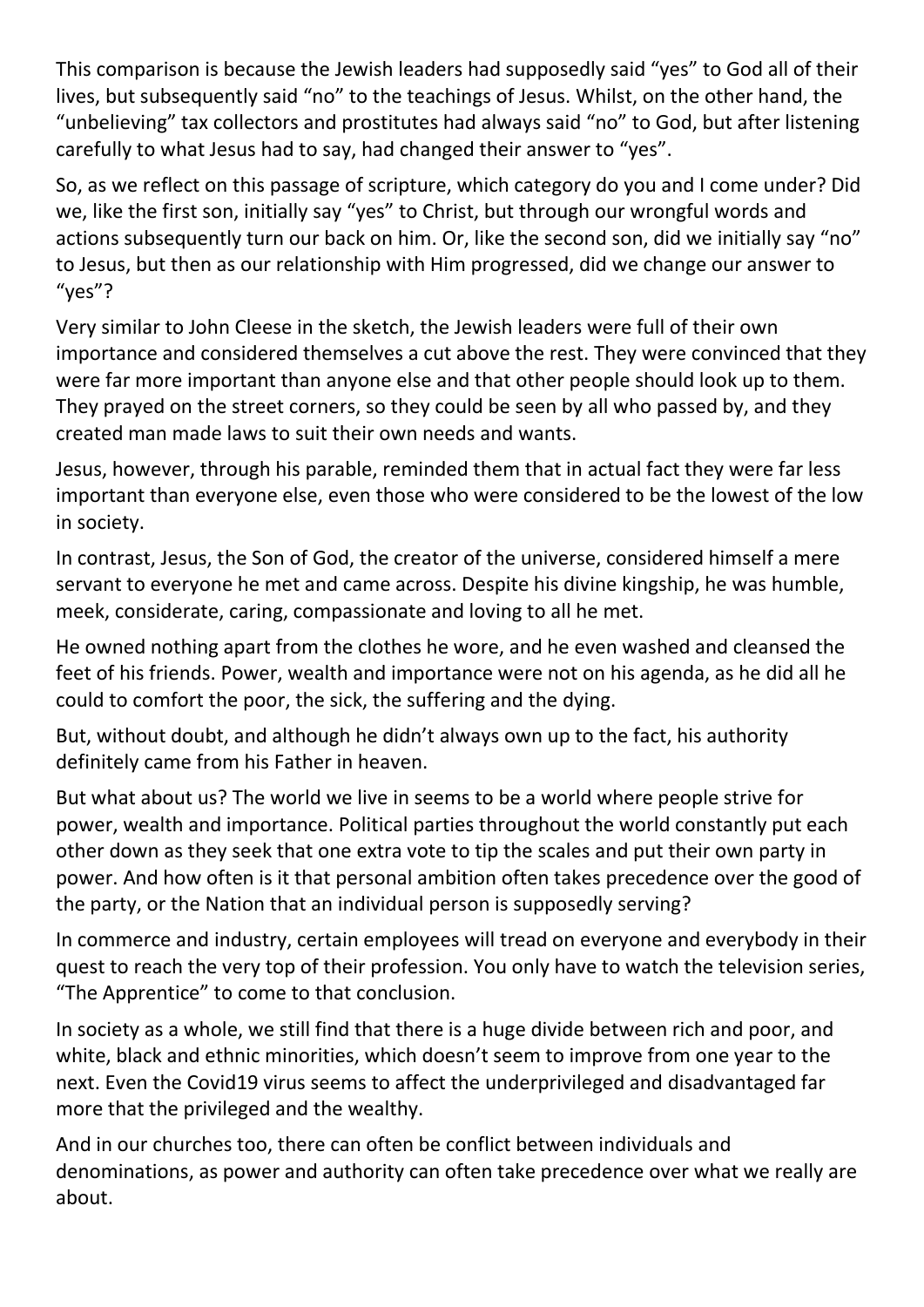The gospel message for us this morning is that even if we get things wrong at first, the important thing in the end is that eventually we make things right with God. Power, importance and authority in life are not what really matters. What really counts is our relationship with other people and our relationship with God.

And St Paul highlights all of these facts in his letter to the early church in Philippi. "Do nothing out of selfish ambition or vein conceit", he says. "Rather, in humility value others above yourselves, not looking to your own interests, but each of you to the interests of others". "In your relationships with one another, have the same mindset as Jesus Christ".

An office manager was complaining in his staff meeting that he wasn't getting the respect that his position of authority deserved. So, the next day, he attached a large sign to his office door which said in bold letters, "Please note, I am the Boss!" Later on, that same day, he returned from lunch to find that someone had put an even larger notice over the top of his original sign, which read in even bolder letters, "Your wife called. She wants her sign back."

In the sketch I mentioned earlier, little, understated Ronnie Corbett said quite clearly, "I know my place and even if I had the inclination to look down on the other two, I don't".

I pray this morning that whatever positions of power and authority we may hold in life, whether at work, in the community, or at church, the humility of God and the gentleness of Jesus Christ will always dictate how we live our lives.

I pray also that we will all listen carefully to the word of God, so that, like the second son in the parable of the two sons who initially said "no" but changed his mind to "yes", we too can be bold enough to change our minds, change our hearts and change our lives into Christ like reflections of the Son of God.

# **Amen**

# **Song: [Above all powers](https://www.youtube.com/watch?v=yg9zjVUz9Kw)**

### **Intercessions:**

Lord God, you gave your Son, Jesus, all authority in heaven and earth. Today we pray for all those who have authority over different aspects of our lives, that they may use that authority and power wisely and for the good of human kind and all creation.

We pray for those in authority in your Church. May they always remember that Jesus came to serve, not to be served, and closely follow His example of kindness and compassion. We ask for your grace and wisdom in their leadership, that they may always seek to build up your people, breaking down barriers and healing broken lives. May the love of Christ reach out to those living around us as we live under His authority.

Lord, in your mercy, *Hear our prayer*

We pray for the leaders of our nation and of our communities. At this time they face difficult decisions and responsibilities which most of them could never have imagined. Give them wisdom to understand how best to lead us in this time when many people are living in fear of what the future may hold. We pray too for those advising them on the best way to deal with the pandemic.

Lord, in your mercy, *Hear our prayer*